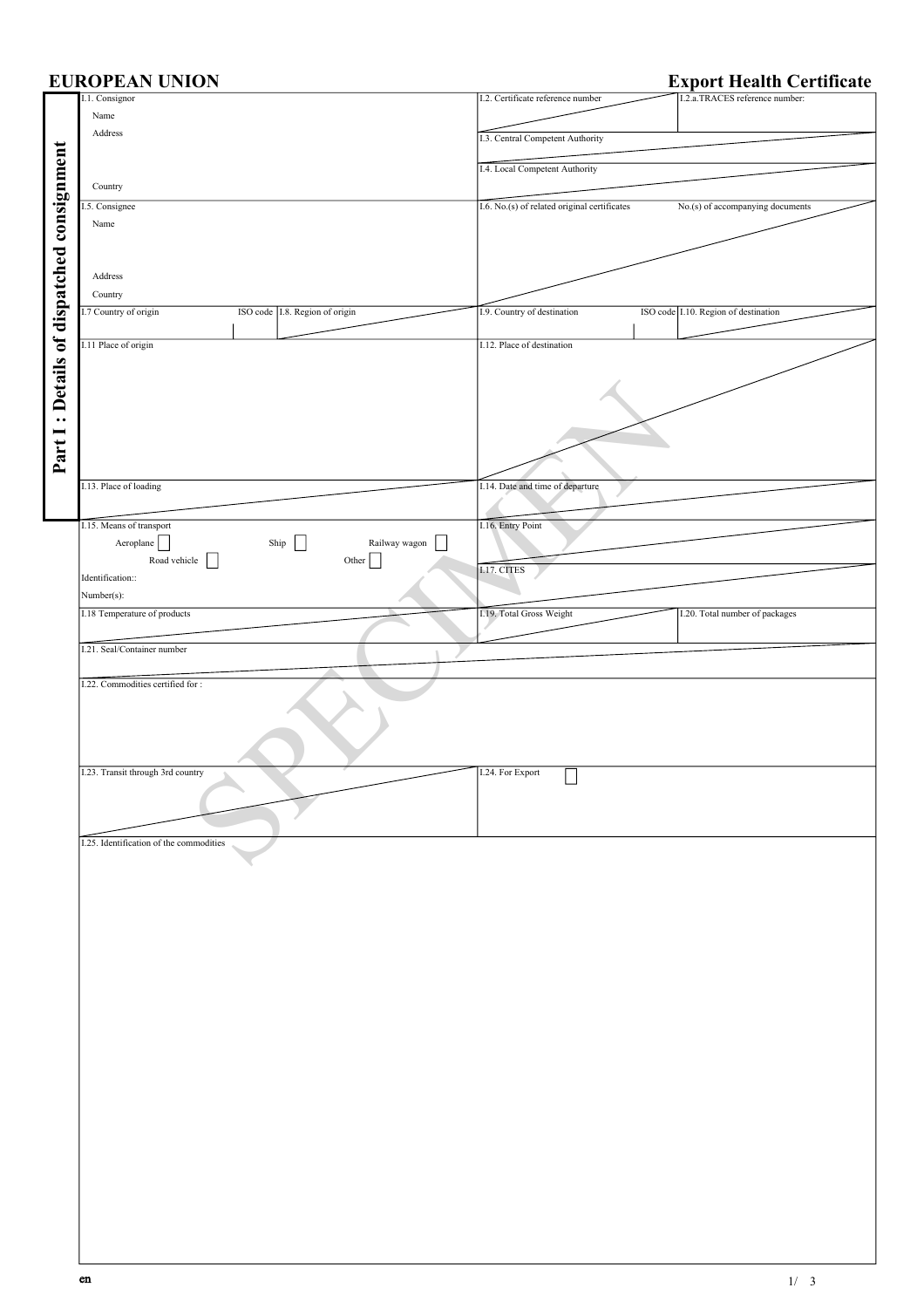## **EUROPEAN UNION**

## **(NZ) Pig Meat for export to New Zealand**

|                    |                                                                                                                                                                                                                           | II. Health information                                                                                                         |                                                                                                                                                                                                            | II.a. Certificate reference number | II.b.TRACES reference number: |  |  |  |
|--------------------|---------------------------------------------------------------------------------------------------------------------------------------------------------------------------------------------------------------------------|--------------------------------------------------------------------------------------------------------------------------------|------------------------------------------------------------------------------------------------------------------------------------------------------------------------------------------------------------|------------------------------------|-------------------------------|--|--|--|
|                    |                                                                                                                                                                                                                           |                                                                                                                                |                                                                                                                                                                                                            |                                    |                               |  |  |  |
|                    | II.1.                                                                                                                                                                                                                     |                                                                                                                                | I, the undersigned, hereby certify that:                                                                                                                                                                   |                                    |                               |  |  |  |
|                    |                                                                                                                                                                                                                           |                                                                                                                                | The animal products herein described, comply with the relevant European Union animal health/public health standards and requirements which have been recognised as equivalent to New Zealand               |                                    |                               |  |  |  |
|                    |                                                                                                                                                                                                                           |                                                                                                                                | standards and requirements as prescribed in Council Decision 97/132/EC as last amended, specifically, in accordance with (1):                                                                              |                                    |                               |  |  |  |
|                    |                                                                                                                                                                                                                           | II.1.1.                                                                                                                        | For fresh meat (domestic pig): Council Directive 64/432/EEC, Regulation (EC) No 999/2001, (EC) No 852/2004, (EC) No 853/2004 and (EC) No 854/2004                                                          |                                    |                               |  |  |  |
|                    |                                                                                                                                                                                                                           |                                                                                                                                |                                                                                                                                                                                                            |                                    |                               |  |  |  |
|                    |                                                                                                                                                                                                                           | II.1.2.                                                                                                                        | For fresh farmed game meat (farmed wild boar): Council Directive 64/432/EEC, Council Directive 92/118/EEC, Council Directive 2002/99/EC, (EC) No 852/2004, (EC) No 853/2004                                |                                    |                               |  |  |  |
|                    |                                                                                                                                                                                                                           |                                                                                                                                | and (EC) No 854/2004                                                                                                                                                                                       |                                    |                               |  |  |  |
|                    |                                                                                                                                                                                                                           | II.1.3.                                                                                                                        | For fresh wild game meat (wild boar) and meat preparations derived from wild game meat (wild boar): Council Directive 2002/99/EC, (EC) No 852/2004, (EC) No 853/2004 and (EC) No                           |                                    |                               |  |  |  |
|                    |                                                                                                                                                                                                                           |                                                                                                                                | 854/2004                                                                                                                                                                                                   |                                    |                               |  |  |  |
| Certification<br>Ë |                                                                                                                                                                                                                           | II.1.4.                                                                                                                        | For meat preparations derived from farmed game meat (farmed wild boar): Council Directive 64/432/EEC, Council Directive 92/118/EEC, Council Directive 2002/99/EC, Regulation                               |                                    |                               |  |  |  |
|                    |                                                                                                                                                                                                                           |                                                                                                                                | (EC) No 852/2004, (EC) No 853/2004 and (EC) No 854/2004                                                                                                                                                    |                                    |                               |  |  |  |
|                    |                                                                                                                                                                                                                           | II.1.5.                                                                                                                        | For meat products derived from fresh meat (domestic pig) and meat preparations from fresh meat (domestic pig): Council Directive 64/432/EEC, Council Directive 2002/99/EC,                                 |                                    |                               |  |  |  |
|                    |                                                                                                                                                                                                                           |                                                                                                                                | Regulation (EC) No 999/2001, (EC) No 852/2004, (EC) No 853/2004 and (EC) No 854/2004                                                                                                                       |                                    |                               |  |  |  |
|                    |                                                                                                                                                                                                                           | II.1.6.                                                                                                                        | For meat products derived from wild game meat (wild boar): Council Directive 2002/99/EC, Regulation (EC) No 999/2001, (EC) No 852/2004, (EC) No 853/2004 and (EC) No 854/2004                              |                                    |                               |  |  |  |
|                    |                                                                                                                                                                                                                           | II.1.7.                                                                                                                        | For meat products derived from farmed game meat (farmed wild boar), and blood and blood products from farmed game and wild game (farmed wild boar and wild boar): Council                                  |                                    |                               |  |  |  |
| Part               |                                                                                                                                                                                                                           |                                                                                                                                | Directive 92/118/EEC, Council Directive 2002/99/EC, Regulation (EC) No 999/2001, (EC) No 852/2004, (EC) No 853/2004 and (EC) No 854/2004                                                                   |                                    |                               |  |  |  |
|                    |                                                                                                                                                                                                                           |                                                                                                                                |                                                                                                                                                                                                            |                                    |                               |  |  |  |
|                    |                                                                                                                                                                                                                           | II.1.8.                                                                                                                        | For processed bones and bone products derived from fresh meat (domestic pig), and processed animal protein products derived from fresh meat (domestic pig), and blood and blood                            |                                    |                               |  |  |  |
|                    |                                                                                                                                                                                                                           |                                                                                                                                | products from fresh meat (domestic pig): Council Directive 64/432/EEC, Council Directive 92/118/EEC, Council Directive 2002/99/EC, Regulation (EC) No 999/2001, (EC) No                                    |                                    |                               |  |  |  |
|                    |                                                                                                                                                                                                                           |                                                                                                                                | 852/2004, (EC) No 853/2004 and (EC) No 854/2004                                                                                                                                                            |                                    |                               |  |  |  |
|                    |                                                                                                                                                                                                                           | II.1.9.                                                                                                                        | For processed animal protein products derived from farm game and wild game (farmed wild boar and wild boar); Council Directive 92/118/EEC, Council Directive 2002/99/EC,                                   |                                    |                               |  |  |  |
|                    |                                                                                                                                                                                                                           |                                                                                                                                | Regulation (EC) No 999/2001, (EC) No 852/2004, (EC) No 853/2004 and (EC) No 854/2004                                                                                                                       |                                    |                               |  |  |  |
|                    |                                                                                                                                                                                                                           | II.1.10.                                                                                                                       | For processed bones and bone products derived from farmed game and wild game (farmed wild boar and wild boar): Council Directive 92/118/EEC, Council Directive 2002/99/EC,                                 |                                    |                               |  |  |  |
|                    |                                                                                                                                                                                                                           |                                                                                                                                | Regulation (EC) No 852/2004, (EC) No 853/2004 and (EC) No 854/200                                                                                                                                          |                                    |                               |  |  |  |
|                    | II.2.                                                                                                                                                                                                                     |                                                                                                                                | Additional Declarations/Guarantees:                                                                                                                                                                        |                                    |                               |  |  |  |
|                    |                                                                                                                                                                                                                           |                                                                                                                                | I, the undersigned, hereby certify that;                                                                                                                                                                   |                                    |                               |  |  |  |
|                    |                                                                                                                                                                                                                           | II.2.1.                                                                                                                        | the animal product is eligible for intra-Union trade without restriction.                                                                                                                                  |                                    |                               |  |  |  |
|                    |                                                                                                                                                                                                                           | II.2.2.                                                                                                                        | for products derived from wild pigs, the products herein described were derived from areas free from classical swine fever in the feral porcine population for the preceding 60 days.                      |                                    |                               |  |  |  |
|                    |                                                                                                                                                                                                                           | II.2.3.                                                                                                                        |                                                                                                                                                                                                            |                                    |                               |  |  |  |
|                    |                                                                                                                                                                                                                           |                                                                                                                                | the products herein described have been (1):                                                                                                                                                               |                                    |                               |  |  |  |
|                    | Either                                                                                                                                                                                                                    | a)                                                                                                                             | derived from animals that were continuously resident since birth in Finland or Sweden, which is free of Porcine Reproductive and Respiratory Syndrome;]                                                    |                                    |                               |  |  |  |
|                    | <b>OR</b>                                                                                                                                                                                                                 | b)                                                                                                                             | cooked at the following minimum core temperature/times:                                                                                                                                                    |                                    |                               |  |  |  |
|                    |                                                                                                                                                                                                                           | Either                                                                                                                         | 56 degrees Celsius for 60 minutes;                                                                                                                                                                         |                                    |                               |  |  |  |
|                    |                                                                                                                                                                                                                           | OR                                                                                                                             | 57 degrees Celsius for 55 minutes                                                                                                                                                                          |                                    |                               |  |  |  |
|                    |                                                                                                                                                                                                                           | OR                                                                                                                             | 58 degrees Celsius for 50 minutes;                                                                                                                                                                         |                                    |                               |  |  |  |
|                    |                                                                                                                                                                                                                           | <b>OR</b>                                                                                                                      | 59 degrees Celsius for 45 minutes;                                                                                                                                                                         |                                    |                               |  |  |  |
|                    |                                                                                                                                                                                                                           | OR                                                                                                                             | 60 degrees Celsius for 40 minutes;                                                                                                                                                                         |                                    |                               |  |  |  |
|                    |                                                                                                                                                                                                                           | OR                                                                                                                             | 61 degrees Celsius for 35 minutes;                                                                                                                                                                         |                                    |                               |  |  |  |
|                    |                                                                                                                                                                                                                           | <b>OR</b>                                                                                                                      | 62 degrees Celsius for 30 minutes;                                                                                                                                                                         |                                    |                               |  |  |  |
|                    |                                                                                                                                                                                                                           | <b>OR</b>                                                                                                                      | 63 degrees Celsius for 25 minutes;                                                                                                                                                                         |                                    |                               |  |  |  |
|                    |                                                                                                                                                                                                                           | <b>OR</b>                                                                                                                      |                                                                                                                                                                                                            |                                    |                               |  |  |  |
|                    |                                                                                                                                                                                                                           |                                                                                                                                | 64 degrees Celsius for 22 minutes;                                                                                                                                                                         |                                    |                               |  |  |  |
|                    |                                                                                                                                                                                                                           | OR                                                                                                                             | 65 degrees Celsius for 20 minutes;                                                                                                                                                                         |                                    |                               |  |  |  |
|                    |                                                                                                                                                                                                                           | OR                                                                                                                             | 66 degrees Celsius for 17 minutes;                                                                                                                                                                         |                                    |                               |  |  |  |
|                    |                                                                                                                                                                                                                           | OR                                                                                                                             | 67 degrees Celsius for 15 minutes;                                                                                                                                                                         |                                    |                               |  |  |  |
|                    |                                                                                                                                                                                                                           | OR                                                                                                                             | 68 degrees Celsius for 13 minutes;                                                                                                                                                                         |                                    |                               |  |  |  |
|                    |                                                                                                                                                                                                                           | <b>OR</b>                                                                                                                      | 69 degrees Celsius for 12 minutes;                                                                                                                                                                         |                                    |                               |  |  |  |
|                    |                                                                                                                                                                                                                           | OR                                                                                                                             | 70 degrees Celsius for 11 minutes;                                                                                                                                                                         |                                    |                               |  |  |  |
|                    | <b>OR</b>                                                                                                                                                                                                                 | c)                                                                                                                             | cured where the product has been subjected to a procedure which ensures the meat meets the following requirement:                                                                                          |                                    |                               |  |  |  |
|                    |                                                                                                                                                                                                                           | Either                                                                                                                         | reached a pH of 5 or lower;                                                                                                                                                                                |                                    |                               |  |  |  |
|                    |                                                                                                                                                                                                                           | OR                                                                                                                             | was fermented (lactic curing) to a pH of 6.0 or lower and age-cured/ripened for at least 21 days;                                                                                                          |                                    |                               |  |  |  |
|                    |                                                                                                                                                                                                                           | <b>OR</b>                                                                                                                      | qualified for official certification as Prosciutto di Parma or an equivalent 12 month curing process;                                                                                                      |                                    |                               |  |  |  |
|                    | <b>OR</b>                                                                                                                                                                                                                 | d)                                                                                                                             | prepared as consumer-ready cuts packaged for direct retail sale, not including minced (ground) meat, not including the head and neck, not exceeding 3kg per package, with the following                    |                                    |                               |  |  |  |
|                    |                                                                                                                                                                                                                           |                                                                                                                                | tissues removed: axillary, medial and lateral iliac, sacral, iliofemoral (deep inguinal), mammary (superficial inguinal), superficial and deep popliteal, dorsal superficial cervical, ventral             |                                    |                               |  |  |  |
|                    |                                                                                                                                                                                                                           |                                                                                                                                | superficial cervical, middle superficial cervical, gluteal and ischiatic lymph nodes; and any other macroscopically visible lymphatic tissue (i.e. lymph nodes and lymphatic vessels)                      |                                    |                               |  |  |  |
|                    |                                                                                                                                                                                                                           |                                                                                                                                | encountered during processing;                                                                                                                                                                             |                                    |                               |  |  |  |
|                    |                                                                                                                                                                                                                           |                                                                                                                                |                                                                                                                                                                                                            |                                    |                               |  |  |  |
|                    | <b>OR</b>                                                                                                                                                                                                                 | e)                                                                                                                             | none of the above(2)                                                                                                                                                                                       |                                    |                               |  |  |  |
|                    |                                                                                                                                                                                                                           | II.2.4.                                                                                                                        | Product derived from animals born and reared: (list applicable countries/Member States)                                                                                                                    |                                    |                               |  |  |  |
|                    |                                                                                                                                                                                                                           |                                                                                                                                |                                                                                                                                                                                                            |                                    |                               |  |  |  |
|                    | Notes                                                                                                                                                                                                                     |                                                                                                                                |                                                                                                                                                                                                            |                                    |                               |  |  |  |
|                    | Part I                                                                                                                                                                                                                    |                                                                                                                                |                                                                                                                                                                                                            |                                    |                               |  |  |  |
|                    | Box reference I.11: Place of origin: name and address of the dispatch establishment.<br>Box reference I.12: Optional                                                                                                      |                                                                                                                                |                                                                                                                                                                                                            |                                    |                               |  |  |  |
|                    |                                                                                                                                                                                                                           |                                                                                                                                |                                                                                                                                                                                                            |                                    |                               |  |  |  |
|                    |                                                                                                                                                                                                                           |                                                                                                                                | Box reference I.16: Indicate the port of disembarkation                                                                                                                                                    |                                    |                               |  |  |  |
|                    | $\cdot$                                                                                                                                                                                                                   |                                                                                                                                | Box reference I.15: Indicate the names of ships and, if known, the flight numbers of aircraft. In the case of transport in containers or boxes, the total number of these and their registration and where |                                    |                               |  |  |  |
|                    |                                                                                                                                                                                                                           |                                                                                                                                |                                                                                                                                                                                                            |                                    |                               |  |  |  |
|                    | there is a serial number of the seal it has to be indicated in box 1.21. Separate information is to be provided in the event of unloading and reloading.<br>Box reference I.19: Indicate total gross and net weight in kg |                                                                                                                                |                                                                                                                                                                                                            |                                    |                               |  |  |  |
|                    |                                                                                                                                                                                                                           | Box reference I.21: If applicable, indicate the identification number of container and the seal number.<br>Box reference I.25: |                                                                                                                                                                                                            |                                    |                               |  |  |  |
|                    |                                                                                                                                                                                                                           |                                                                                                                                |                                                                                                                                                                                                            |                                    |                               |  |  |  |
|                    |                                                                                                                                                                                                                           |                                                                                                                                |                                                                                                                                                                                                            |                                    |                               |  |  |  |